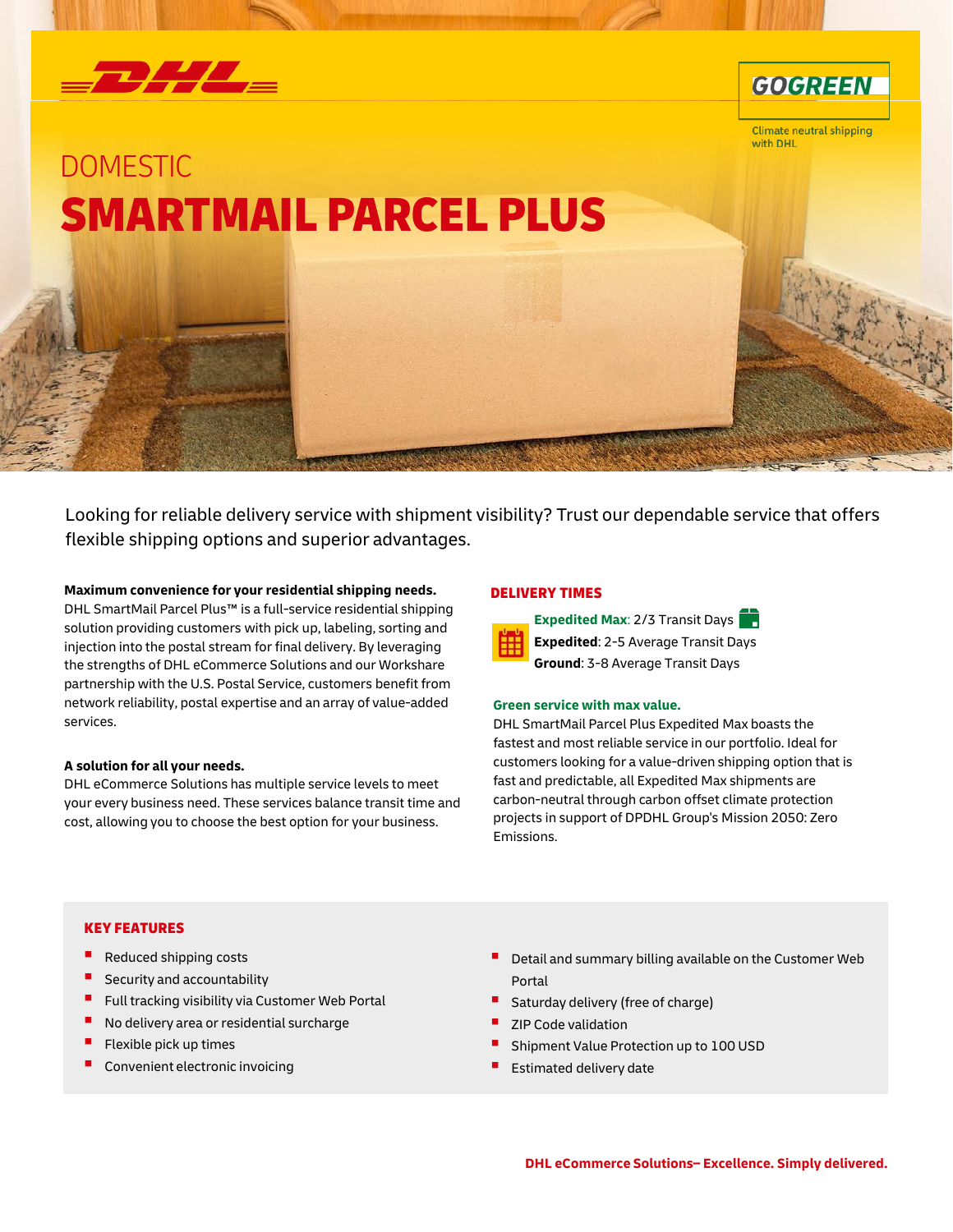### ENHANCED SERVICES

- **Address management**
- $\blacksquare$  Selective routing and delivery
- $\blacksquare$  Free web-based tracking and piece-level visibility
- Delivery performance reporting and management
- **E** Centralized reporting via the Customer Web Portal
- $\blacksquare$  Email status update alerts
- **Signature confirmation available for a fee**
- $\blacksquare$  Service disruption alerts

## **A made-to-measure package for all your products.**

In addition to DHL SmartMail Parcel Plus, you can choose from a robust product portfolio offered by DHL eCommerce Solutions – the quick and cost-effective solution for your direct marketing materials, parcels and catalogs to any major market worldwide. With DHL eCommerce Solutions as your provider for speed, accuracy and customized solutions, you can maximize your market potential.

If you are interested in our services, contact us at 800-805-9306 or online at **[dhl.com/ecommerce-us.](https://www.dhl.com/ecommerce-us)**



### WEIGHT/SIZE LIMITS

| Weight               | $1-25$ lbs.                                      |
|----------------------|--------------------------------------------------|
| <b>Dimensions</b>    | Length + Girth $\leq$ 50"                        |
|                      | Length: 27" maximum                              |
|                      | Width: 17" maximum                               |
|                      | Height: 17" maximum                              |
| Packaging            | Must be securely packaged                        |
|                      | Must have a return address                       |
|                      | Must withstand a 3' drop without damage          |
|                      | No USPS proprietary marking                      |
|                      | Must meet USPS machinability requirements        |
| <b>Restrictions*</b> | Cannot contain First-Class Materials             |
|                      | Limited amount of Dangerous Goods must be        |
|                      | identified and approved                          |
| <b>Notes</b>         | Girth<br>Length                                  |
|                      | Girth is $2W + 2H$                               |
|                      | Parcels exceeding 50" in Length + Girth          |
|                      | $(L + 2W + 2H)$ will incur additional charges    |
|                      | Parcels exceeding 84" in Length + Girth do not   |
|                      | conform with USPS machinability requirements and |
|                      | will be returned to customer                     |

Consult the Domestic Mail Manual (DMM) for complete descriptions on qualified parcels. \*COD not available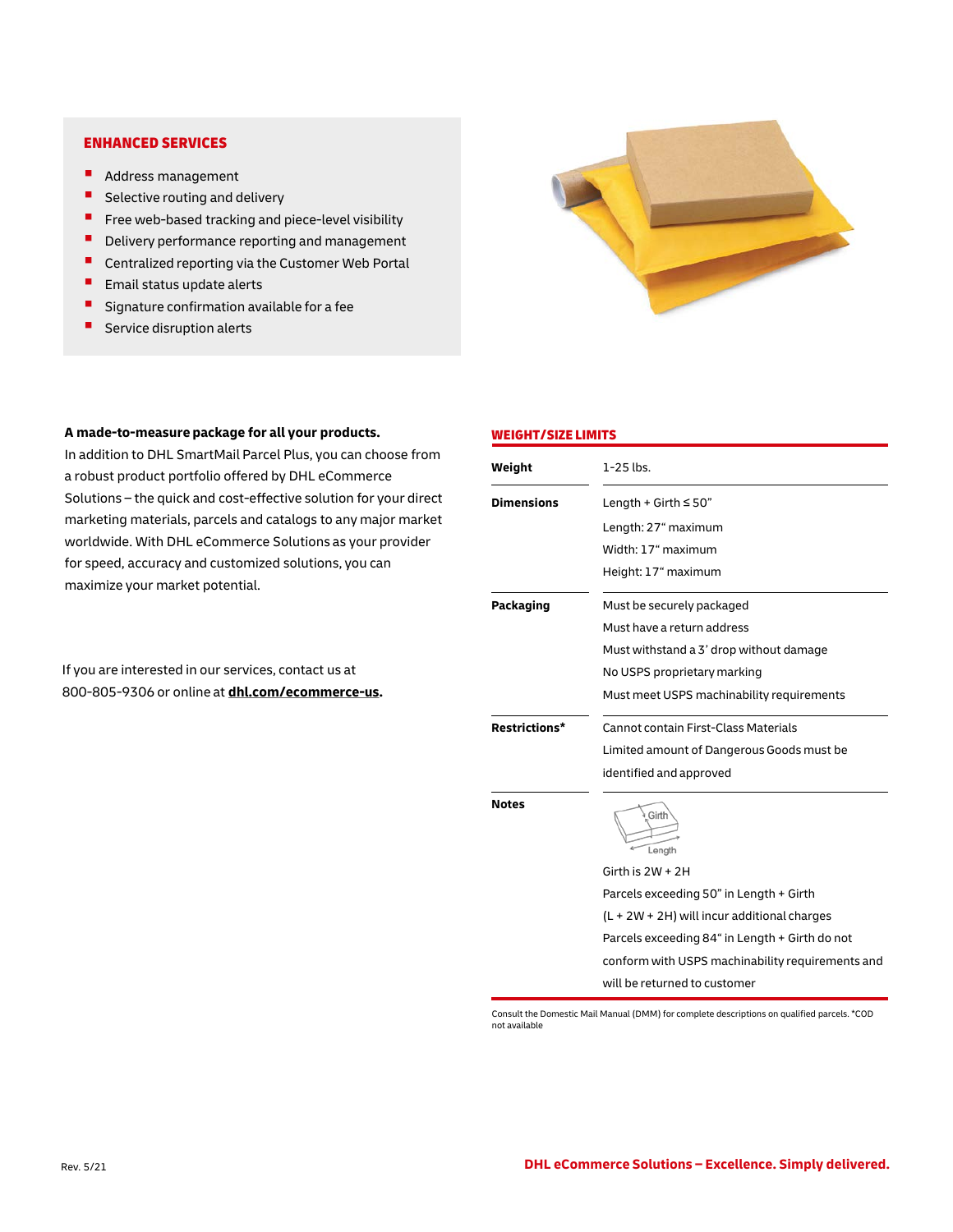



**Climate neutral shipping** with DHL

# DOMESTIC SMARTMAIL PARCEL

Your customers demand fast delivery with full visibility – all while mitigating their shipping costs. Meet their expectations with DHL SmartMail Parcel.

### **Rely on the power of our nationwide network.**

Whether it's apparel, consumer electronics accessories, product samples or any other qualified item under one pound, DHL eCommerce Solutions ensures that parcels reach your customers via DHL SmartMail Parcel™.

### **A solution for all your needs.**

DHL eCommerce Solutions has multiple service levels to meet your every business need. These services balance transit time and cost, allowing you to choose the best option for your business.

### DELIVERY TIMES



**Expedited Max:** 2/3 Transit Days **Expedited**: 2-5 Average Transit Days **Ground**: 3-8 Average Transit Days

### **Green service with max value.**

DHL SmartMail Parcel Expedited Max boasts the fastest and most reliable service in our portfolio. Ideal for customers looking for a value-driven shipping option that is both fast and predictable – and now all Expedited Max shipments are carbonneutral through carbon offset climate protection projects in support of DPDHL Group's Mission 2050: Zero Emissions.

# KEY FEATURES

- **Expedited Max shipments include Shipment** Value Protection up to 100 USD
- **100 USD Limitation of Liability for Expedited and Ground** Shipment
- Reduced shipping cost
- Security and accountability
- Full tracking visibility via Customer Web Portal
- No delivery area or residential surcharge
- Flexible pick up times
- Convenient electronic invoicing
- Detail and summary billing available
- ZIP Code validation
- Estimated delivery date
- Saturday delivery (free of charge)